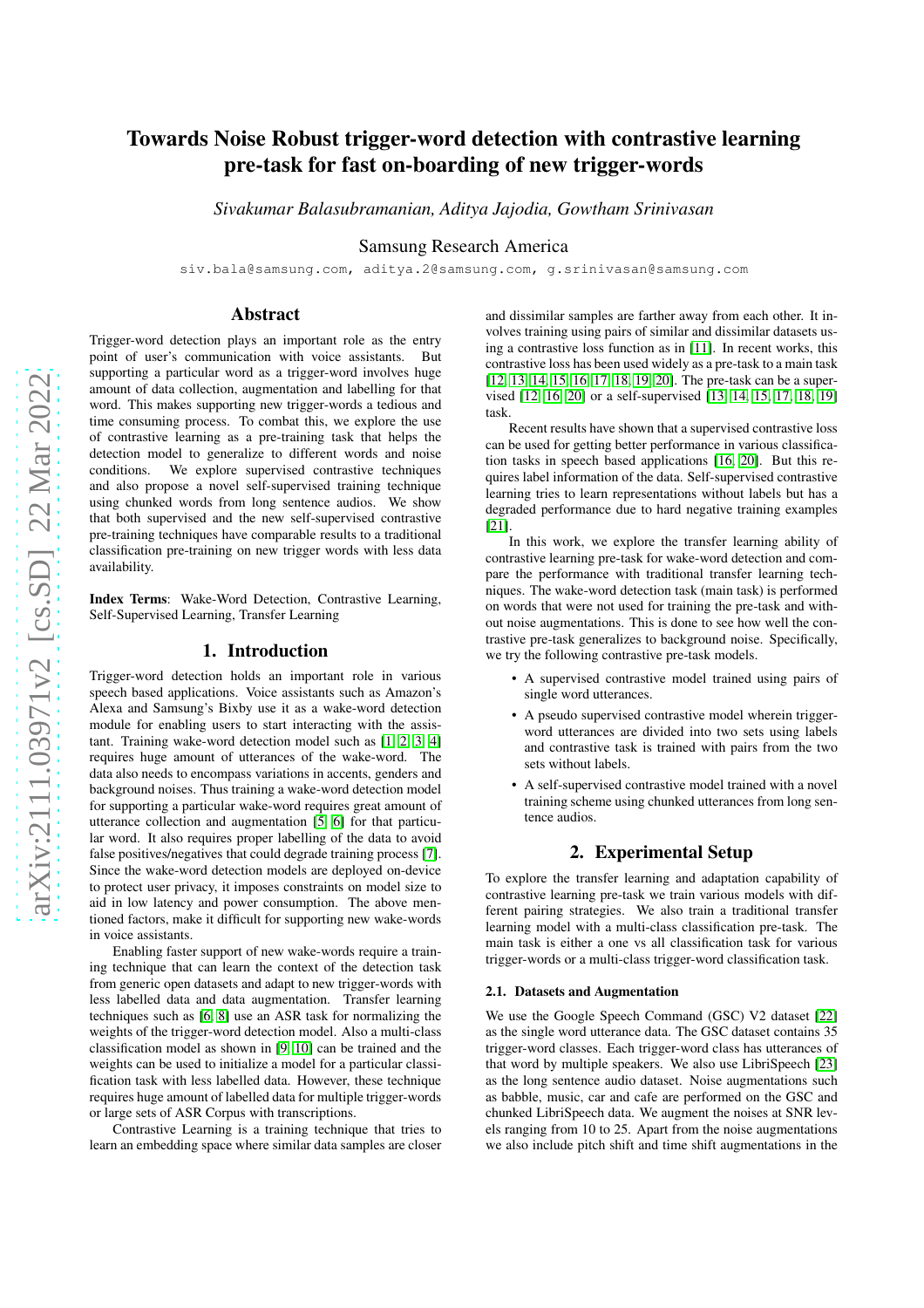Table 1: *Various datasets used for the pre-tasks.*

| Exp                                 | Pre-task                                               |  |
|-------------------------------------|--------------------------------------------------------|--|
| Classification<br>random init $(C)$ | None                                                   |  |
| Classification<br>Transfer (CT1)    | Classification task on 30 trigger-words                |  |
| Classification<br>Transfer (CT2)    | Classification task on 15 trigger-words                |  |
| Supervised                          | Positive pairs of same word (clean +                   |  |
| Contrastive                         | aug) and negative pairs of different words             |  |
| Transfer (SC1)                      | (clean + aug) for 30 trigger-words.                    |  |
| Supervised                          | Positive pairs of same word (clean +                   |  |
| Contrastive                         | aug) and negative pairs of different words             |  |
| Transfer (SC2)                      | $(clean + aug)$ for 15 trigger-words.                  |  |
|                                     | Positive pairs of utterance from set-1 and             |  |
| Self-Supervised<br>Contrastive      | negative pair of set-1 and set-2 from                  |  |
|                                     | chunked LibriSpeech. Set-1 and Set-2                   |  |
| Transfer (SSC1)                     | contain randomly selected 50 % chunked<br>audios each. |  |
|                                     | Positive pairs of utterance from set-1 and             |  |
| Self-Supervised                     | negative pair of set-1 and set-2 from                  |  |
| Contrastive                         | chunked LibriSpeech. Set-1 and Set-2                   |  |
| Transfer (SSC2)                     | contain randomly selected 30% and 70 %                 |  |
|                                     | chunked audios respectively.                           |  |
|                                     | Positive pairs of utterance from set-1 and             |  |
| Self-Supervised                     | negative pair of set-1 and set-2 from                  |  |
| Contrastive                         | chunked LibriSpeech. Set-1 and Set-2                   |  |
| Transfer (SSC3)                     | contain randomly selected 20% and 80 %                 |  |
|                                     | chunked audios respectively.                           |  |
| Pseudo-                             | Positive pairs of utterance from set-1 and             |  |
| Supervised                          | negative pair of set-1 and set-2 utterances            |  |
| Contrastive                         | from GSC data, set-1 and set-2 contain                 |  |
| Transfer (PSC1)                     | utterances from 15 trigger-word each                   |  |
| Self-Supervised                     | Positive pairs made of an utterance and                |  |
| Contrastive                         | its augmentation and negative pairs cho-               |  |
| Transfer with                       | sen randomly from all other utterances in              |  |
| <b>Hard Negatives</b>               | batch of utterances. Utterances from 30                |  |
| (SSHN)                              | GSC trigger-words are used.                            |  |

positive audios pairs of the contrastive models. We use 40 dimensional MFCC features at a sampling rate of 16000 Hz with a hamming window of width 25 ms and step 10 ms as input for the contrastive learning task as well as the classification task.

#### 2.2. Contrastive Loss

We use a siamese architecture as in [\[11\]](#page-4-9) for the contrastive learning task. Pairs of utterances are given as inputs to the network and the final dense layer representation for each utterance is used for calculating the contrastive loss.

We use a negative exponential manhattan distance for the contrastive loss function as shown in Equation 1.

$$
D = e^{-\sum_{i=0}^{n} |left_i - right_i|}
$$
 (1)

where left and right are the final dense representation of utterance 1 and utterance 2 of the pair of utterances and n is the dense vector dimension. The exponential of the negative manhattan distance between the representations of the pairs of audios gives a number ranging from 0 to 1. A smaller value here corresponds to a larger distance. We use binary cross-entropy as the loss where the positive and negative pairs have labels of 0 and 1 respectively.

#### 2.3. Model Architecture

We use a CNN ResNet Architecture [\[24\]](#page-4-22) with separable convolutions as the base model for all the experiments. We use six convolution layers with layer normalization followed by a flatten and two dense layers. The final dense layer is a vector with 128 dimension. The experiments are performed by adding either one more dense layer in case of Classification models or a distance calculation layer in case of siamese task.

#### 2.4. Classification Models

We train two types of classification models. One is a randomly initialized classification model (C) without a pre-task. This model is used as a baseline for comparing all other models. The other model is a traditional classification transfer (CT) model as in [\[9,](#page-4-7) [10\]](#page-4-8). The GSC dataset is used for training the classification models. The single word utterances in GSC are divided into pre-task and main task trigger-word datasets. The main task dataset is not used for the pre-task training and thus considered as unseen wake-words during the main task.

We train the CT model for a multi-class classification pretask with the pre-task dataset. CT1 and CT2 models represent a pre-task training with 30 and 15 trigger-words respectively. Then we replace the final dense layer of this model to correspond to a one vs all classification task for the main task. We additionally perform a multi-class trigger-word detection main task using the main task dataset. For the main task, we train dense layers of the models. We also try a fine-tuning experiment where we train the entire model for few epochs with a reduced learning rate.

## 2.5. Supervised Contrastive Models

Supervised contrastive training use the labels of the data for a particular task for determining positive (similar) pairs and negative (dissimilar) pairs. The positive pairs are formed by either pairing with other data having the same labels or by augmenting the same data sample. The negative pairs are formed by pairing clean and augmented data samples with different labels.

As mentioned above, we use pairs of utterances from same trigger-word class as well as augmentations of same utterance as positive pairs. Negative pairs consist pairs of utterances from different trigger-word class where the pairs are formed with both clean and augmented data.

In this work we use the GSC data set with labels for the supervised contrastive (SC) model training. The GSC data is divided similar to the classification model training mentioned in previous subsection. The pre-task trigger-word dataset is used for training the contrastive task and main task triggerword dataset is used for training the classification main tasks. The SC1 and SC2 represent a pre-task training with 30 and 15 trigger-words respectively. The final layer of the contrastive model is a distance calculation layer that implements the exponential negative manhattan distance between pairs of utterances. Similar to the classification transfer model, we replace the final layer and train the dense layers for the main tasks. We also try the fine-tuning experiment with reduced learning rate.

#### 2.6. Self-Supervised Contrastive Models

Although supervised contrastive models are shown to have improved performance compared to other techniques, they still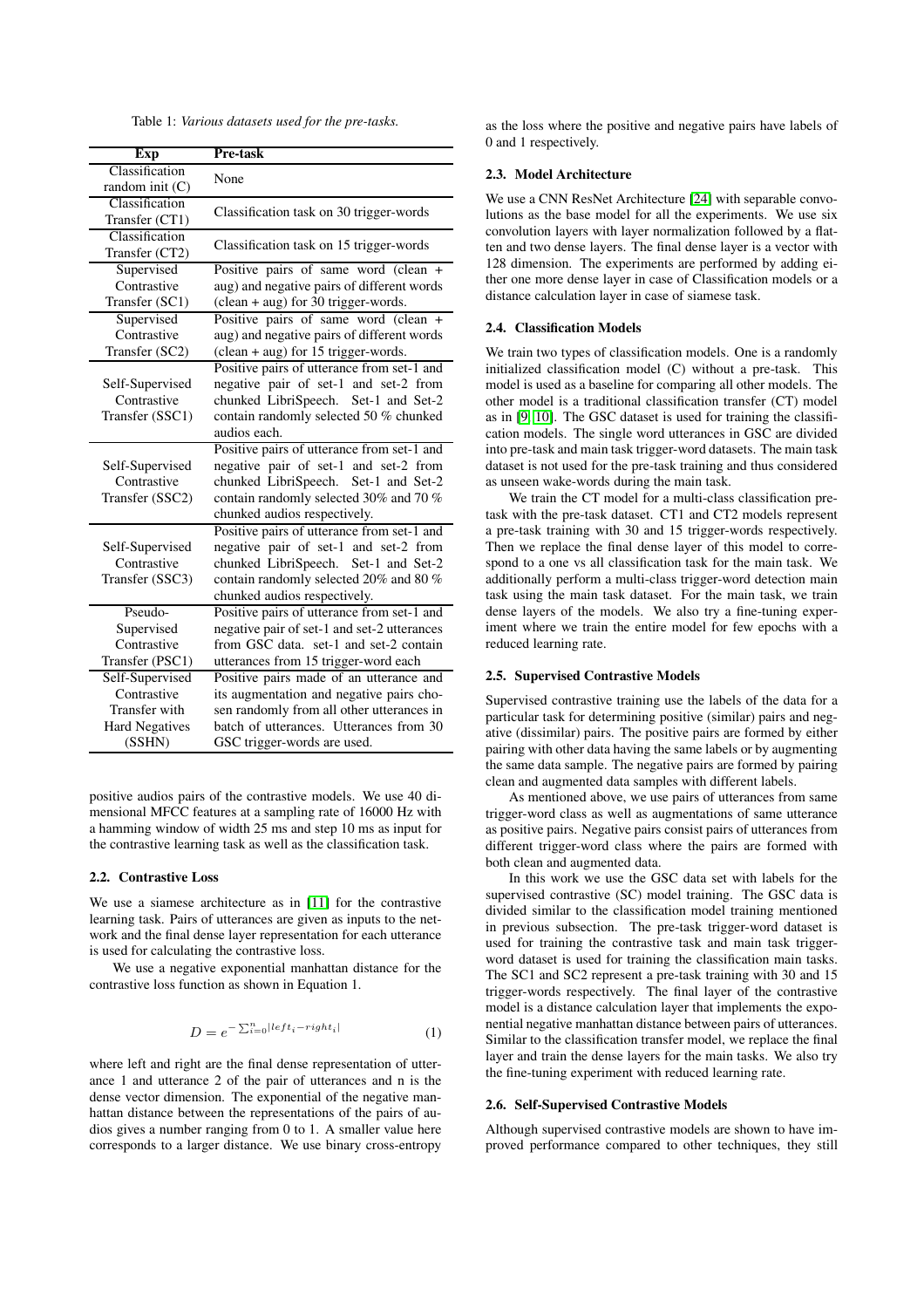Table 2: *Classification accuracy results of the models on a one vs all classification task for the words 'Four', 'Marvin' and 'Right' with the base model frozen.*

| Exp              | Four           | <b>Marvin</b>  | <b>Right</b>   |
|------------------|----------------|----------------|----------------|
| $\mathcal{C}$    | 95.1/91.1/83.9 | 91.8/91.3/83.8 | 94.8/91.3/81.6 |
| CT1              | 98.1/97.2/93.1 |                | 93.9/92.2/88.5 |
| SC <sub>1</sub>  | 98.7/97.2/93.3 |                | 92.1/92.5/85.9 |
| CT2              | 93.2/93.1/88.9 | 82.9/77.2/76.3 | 87.9/83.7/79.5 |
| SC <sub>2</sub>  | 97.9/97.1/91.6 | 93.6/92.9/83.6 | 90.9/90.7/83.1 |
| SSC <sub>1</sub> | 85.8/89.7/74.7 | 80.7/75.4/67.5 | 76.9/79.2/69.8 |
| SSC <sub>2</sub> | 95.1/96.3/87.9 | 88.9/89.7/81.1 | 89.7/87.7/80.9 |
| SSC <sub>3</sub> | 91.5/92.4/83.5 | 87.0/87.3/79.5 | 87.4/82.8/76.2 |
| <b>PSC</b>       | 96.7/95.7/91.5 |                | 89.6/88.4/80.2 |
| <b>SSHN</b>      | 95.2/95.4/89.2 |                | 86.0/83.4/79.7 |

Table 3: *Classification accuracy results of the models on a one vs all classification task for the words 'Four', 'Marvin' and 'Right' with unfrozen base model trained with reduced learning rate.*

| Exp              | Four           | Marvin         | Right          |
|------------------|----------------|----------------|----------------|
| €                | 95.1/91.1/83.9 | 91.8/91.3/83.8 | 94.8/91.3/81.6 |
| CT1              | 97.6/96.4/91.1 |                | 94.8/94.1/87.8 |
| SC <sub>1</sub>  | 97.2/96.4/94.3 |                | 95.6/94.2/90.7 |
| CT2              | 97.4/96.8/90.9 | 94.2/94.7/86.5 | 95.4/92.5/87.5 |
| SC <sub>2</sub>  | 98.2/98.6/93.9 | 96.3/93.2/87.3 | 95.6/94.6/89.4 |
| SSC <sub>1</sub> | 98.1/97.8/88.9 | 94.7/95.5/86.2 | 95.6/93.9/87.8 |
| SSC <sub>2</sub> | 97.6/98.7/89.7 | 96.0/93.9/88.6 | 96.9/94.5/87.4 |
| SSC <sub>3</sub> | 98.4/97.9/89.4 | 92.3/92.3/87.7 | 94.2/91.2/87.5 |
| <b>PSC</b>       | 98.2/97.8/92.8 |                | 94.8/94.7/88.8 |
| <b>SSHN</b>      | 97.9/98.8/91.2 |                | 95.7/93.3/86.3 |

require labels of the training data. With self-supervised training technique we try to leverage context rich model parameters from a given dataset without the labels. In general, selfsupervised contrastive learning techniques try to pair each utterance with every other utterance in the batch. This makes sure that every class of data has a negative pair from every other class of data, but it also gets hard negatives from the same class of data. In this work, we propose a pseudo-supervised (PSC) and a new self-supervised (SSC) training technique to reduce the hard negative problem in the conventional self-supervised techniques.

We train a conventional self-supervised model with hard negatives (SSHN) where we make the positive and negative pairs from random batches of datasets. The positive pairs are formed with the utterance and augmentation of the same utterance. The negative pairs for an utterance is chosen randomly from all the other utterances within the batch. This results in the possibility of hard negatives where the same word utterance can be labelled as negative.

Next, we train a model with a Pseudo-supervised approach (PSC). In this approach we separate the pre-task GSC dataset into 2 sets using labels. We use the random utterances from set-1 and augmentations of the same utterance as positive pairs. We form negative pairs with clean utterances from set-1 and clean/augmented utterances from set-2. This approach is used for the sole purpose of experimenting to see if each word utterance needs negative pairs from every other word utterance for the contrastive training. This also serves as a baseline for comparing the effect of hard negatives in the SSHN model.

Finally, we train a self-supervised model with a novel training technique (SSC). This approach is aimed at solving the hard negative problems faced in the conventional self supervised training approach. Additionally it does not require a set of single word utterance dataset as in the conventional approach. In this approach, we use chunked audios from LibriSpeech long sentence audios. We use the Montreal Forced aligner tool [\[25\]](#page-4-23) to chunk single word speech audios from the sentence audios using the available transcript. We use the transcripts only for the purpose of chunking and completely avoid it for the pretask training. We also try the possibility of chunking words from audios using a VAD as it would not require the transcripts. But this requires adjusting VAD settings per audio for getting proper chunks of single words making it very difficult to use and we leave it for future work.

We use LibriSpeech [23] train-clean-100 dataset which has 100.6 hours of english sentences. We also filter the chunked audios to have a minimum size of 45KB to ensure we don't have small and repeating words like 'a', 'an' 'or' etc. We make sure that by doing the above steps most of the chunked words are unique.

Similar to PSC approach, we divide the chunked data randomly into two sets. The SSC1, SSC2 and SSC3 models represent a split of 50/50, 30/70, 20/80 respectively. We create positive pairs from the chunked utterances and augmentations of the same utterance from set-1. The negative pairs consist of random pairs of clean/augmented chunked utterances of set-1 and set-2. We don't pair utterances within set-1 or set-2 as negative pairs. These conditions ensure that set-1 words have more number of both positive and negative pairings. This approach tries to reduce the probability of occurrence of hard negatives as we increase the overall number of single words. We find that the above approach with set-1 set-2 divide provides better results on main task than randomly pairing from the chunked LibriSpeech data. We hypothesize that the set approach provides more pairs per utterance for the set-1 words aiding the model to learn the boundaries clearly, whereas the random pairing does not guarantee this.

# 3. Experiments

Table 1 shows the different training datasets used for the pretask. We use batch size of 64 for all the experiments. The contrastive learning models are trained for 3 epochs on the positive and negative pairs of data. We train the C model with random initialization for 15 epochs on the classification task. For the transfer models with both the frozen and unfrozen base model, we train till the models converge to a good train/val accuracy. We find the classification transfer models converge around 8-10 epochs and the contrastive transfer models converge around 3-6 epochs for one vs all and multi-class classification.

Table 2 shows classification accuracy results for all the transfer models on a one vs all classification task for the words 'Four', 'Marvin' and 'Right'. The ResNet base model is frozen before the main task training in this experiment. We used clean utterances as present in the GSC dataset for the training after a 80/20 train/test split. The trained models were tested on test dataset as well as on augmentations of the test dataset. The results are represented as 'a/b/c' where a, b, c are accuracies on clean, car noise augmented and other noise (cafe, babble, music, kitchen) augmented test data. We use car noise augmentation as a specific case of uniform background noise. Table 3 shows the results for the same experiments with an unfrozen base model trained with reduced learning rate. The C model is same as Ta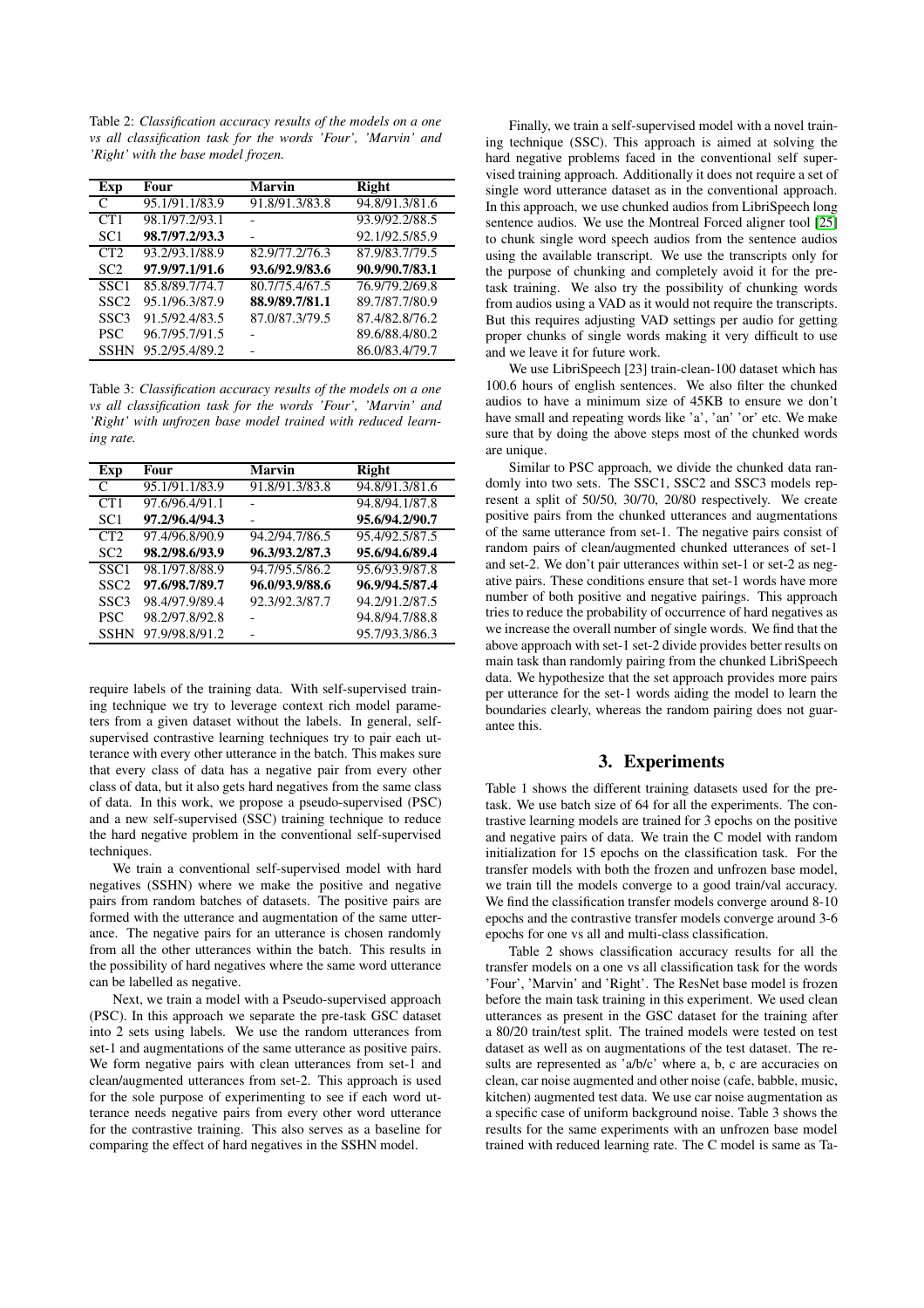Table 4: *Classification accuracy results of the models on a multi trigger-word classification task for the words not used in pretask with frozen and unfrozen base model.*

| Exp              | Frozen base    | Unfrozen base  |
|------------------|----------------|----------------|
| C                |                | 95.4/93.8/81.4 |
| CT1              | 97.6/97.1/90.6 | 97.4/97.1/91.7 |
| SC <sub>1</sub>  | 94.5/92.8/84.0 | 97.3/97.2/90.1 |
| CT2              | 95.1/95.4/86.6 | 91.0/90.6/78.4 |
| SC <sub>2</sub>  | 92.4/92.7/81.9 | 97.1/96.9/89.8 |
| SSC <sub>1</sub> | 71.1/71.6/54.7 | 96.5/95.7/84.3 |
| SSC <sub>2</sub> | 92.0/91.3/77.9 | 96.5/95.7/86.9 |
| SSC <sub>3</sub> | 88.6/87.7/74.1 | 96.8/94.7/84.6 |
| <b>PSC</b>       | 93.7/93.4/83.7 | 97.5/96.9/89.0 |
| <b>SSHN</b>      | 90.6/90.6/77.9 | 97.4/96.6/88.2 |

Table 5: *Classification accuracy results of the models on a multi trigger-word classification task for all 35 words and a one vs all classification task for the word "backward".*

| Exp                             | All Data        | Clean Data     |
|---------------------------------|-----------------|----------------|
| (multi-class)                   | 89.3/79.07/75.2 | 84.2/80.7/60.8 |
| SC <sub>1</sub><br>(multiclass) | 87.2/85.4/70.5  | 94.3/83.4/69.8 |
| (backward)                      | 95.6/95.3/93.3  | 96.2/87.5/80.8 |
| SC <sub>1</sub><br>. (backward) | 97.4/97.8/92.9  | 96.8/96.6/92.6 |

ble 2. The CT1 and SC1 models do not have results for the word 'marvin' as it is part of the pre-task dataset for these models.

Table 4 shows accuracy of various experiments on a multiclass classification task performed with only the clean utterances of the 5 words not used in pre-task training. The results for models trained with frozen base model and unfrozen base models are shown. As in previous experiments the C model is trained with unfrozen base model with random initialization.

Table 5 shows accuracy of C and SC1 models on a multiclass classification task with all 35 trigger-words (30 pre-task and 5 main task). The SC1 model is trained with a frozen base model. We perform the experiment by training with just clean data as well as with clean and augmented data. Table 5 also shows the accuracy of a one vs all classification task performed with the word 'backward'. This word is part of the pre-task dataset for the SC1 model. The results are recorded for a training with just clean data as well as clean and augmented data. We do these two experiments to show the generalization capacity of the contrastive models to noisy data when trained with just clean data. We don't explore further in this direction as the main motive of this paper is to test the performance on words not used in pre-task and with only clean training data.

# 4. Discussions and Future Work

From results in Table 2-4, we see that the contrastive models have comparable or improved results on the classification task. The better results from both supervised and self supervised contrastive models are in bold. The supervised contrastive models have slightly better results than the self-supervised models as seen in most other works on contrastive pre-training. Even though SC1 and CT1 have very similar performance, we see that SC2 clearly outperforms CT2 proving that the supervised contrastive learning is stable with decrease in number of triggerwords used for training.

SSC2 performs better than SSC1 and SSC3 on the transfer tasks. The 30/70 split during the pre-task acts as an optimal split to generate the positive-negative training pairs for this particular dataset. The PSC vs SSHN comparison is made just to show the effect of the hard negative training. The SSHN model is out performed by the PSC model in almost all the cases. The SSC2 model has comparable or better results than SSHN model even though the pre-task training is done on a different data distribution (chunked LibriSpeech vs GSC).

Table 5 shows that the SC model is stable on datasets trained with or without noise augmentations. Even though the multi-class classification results are better on the classification model trained with clean and augmented data, the SC model performs better when both models are trained only with clean data . In the one vs all classification model for the word "backward" (part of pre-task dataset), the SC model trained with just clean data is equivalent to a classification model trained with all the data. We do the above experiment to add weight to the claim that the contrastive models are robust to noise.

False acceptance rate (FAR) is a very important parameter for trigger-word detection models. Although the accuracy results cover the FAR for the negative test data as well, we leave the FAR on longer audios of random noises and similar sounding words for future work. In this work we use a random split of chunked dataset for the self-supervised task. While this may ensure that there are less hard negative pairs because of the LibriSpeech dataset, it may not be completely free of hard negatives. Thus, we also want to work on better ways of dividing the chunked dataset in future works. We also use the transcript of the long sentence audios for the chunking process. Further work can be done on performing the chunking with just a VAD and filtering chunked single word and short phrases of data without the use of transcripts. This would make the technique useful for scenarios for which ASR has low performance and transcripts are faulty.

# 5. Conclusions

In this work, we show that we can get comparable results on one vs all and multi-class trigger-word classification tasks with contrastive transfer learning pre-task training. We show this in a transfer learning setting where the pre-task is trained on a different set of words from the classification main task. We also show the stability of a supervised contrastive learning task when trained with lesser trigger-word pairs. In addition, we introduce a new self-supervised training technique using random chunked words from long sentence audios without labels that counters the hard negative problem faced by conventional self-supervised techniques. We show that this technique has comparable results to other supervised and self-supervised techniques. The self-supervised training also reduces the cost and effort used for labelling the data. This technique can be used as a generic pre-training framework for trigger-word detection tasks in voice assistants across languages which don't have single word/phrase datasets but just have long audio recordings.

# 6. References

<span id="page-3-0"></span>[1] Y. Wang, H. Lv, D. Povey, L. Xie, and S. Khudanpur, "Wake word detection with streaming transformers," in *ICASSP 2021 - 2021 IEEE International Conference on Acoustics, Speech and Signal Processing (ICASSP)*, 2021, pp. 5864–5868.